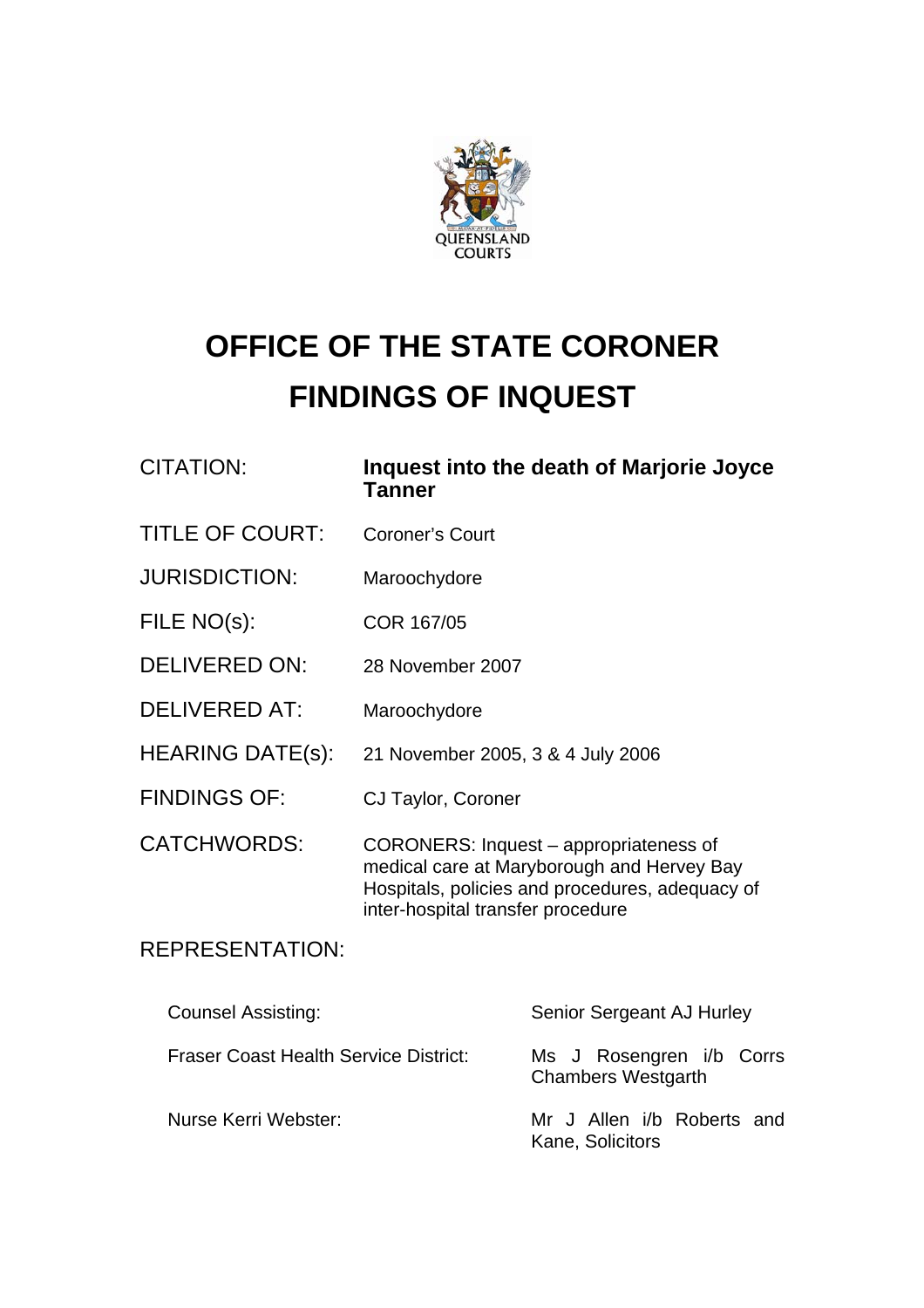## **Introduction**

These are my findings in relation to the death of Marjorie Joyce Tanner who died after having presented initially to the Maryborough Hospital with a threeday history of abdominal pain, distension and vomiting. She was subsequently transferred to the Hervey Bay Hospital where she was diagnosed with bowel obstruction. The deceased was being conveyed by helicopter to the Nambour General Hospital when during the course of the flight the deceased's condition deteriorated and she passed away. These findings seek to explain how the death occurred and consider whether any changes to policies or practices could reduce the likelihood of deaths occurring in similar circumstances in the future. The *Coroners Act 2003* provides that when an inquest is held into a death, the coroner's written findings must be given to the family of the person who died and to each of the persons or organisations granted leave to appear at the inquest. These findings will be distributed in accordance with the requirements of the Act and also placed on the website of the Office of the State Coroner.

### **The evidence**

It must be said by way of background that initially, on Tuesday the 18th of January 2005 the deceased was taken by her husband, Mr Cyril Tanner (who is himself now deceased), to the Accident and Emergency Department of the Maryborough Base Hospital as a result of her complaint that she was experiencing pain and discomfort in her stomach which was bloated.

The medical records of the Maryborough Base Hospital that attach to the deceased (see Exhibit 19) appeared to disclose that the deceased was given some medication and inferentially allowed to go home.

The records further disclosed that the deceased was then admitted to its Accident and Emergency Department at 3.10pm on the 19 January 2005 and assessed by a triage nurse, (S Muirhead) as a Code 4 patient. (i.e., a nonurgent case but is required to be seen within two hours.)

In consequence, the deceased was examined by Dr Lawrence Lip, the senior medical officer, at 4.25pm on that same date and his preliminary diagnosis was that she was constipated, which is a form of bowel obstruction, however she did not present as having a serious bowel obstruction as her abdomen was only mildly distended, in the result Dr Lip ordered an abdominal X-ray upon the deceased, the result of which showed two or three fluid levels in the upper abdomen, but nothing down below save for faeces, which indicated to the doctor that the faeces was blocked in the lower region and confirmed his preliminary diagnosis.

At this stage Dr Lip could not order that a barium enema be performed as the hospital X-ray facility had closed at 5pm. Thus he requested the deceased's husband return the following day; that is, the 20 January 2005 to collect his wife's referral.

Nursing staff then, under direction from Dr Lip, performed a fleet enema upon the deceased at 6.10pm and at 6.15pm she took 20 milligrams of Sorbitol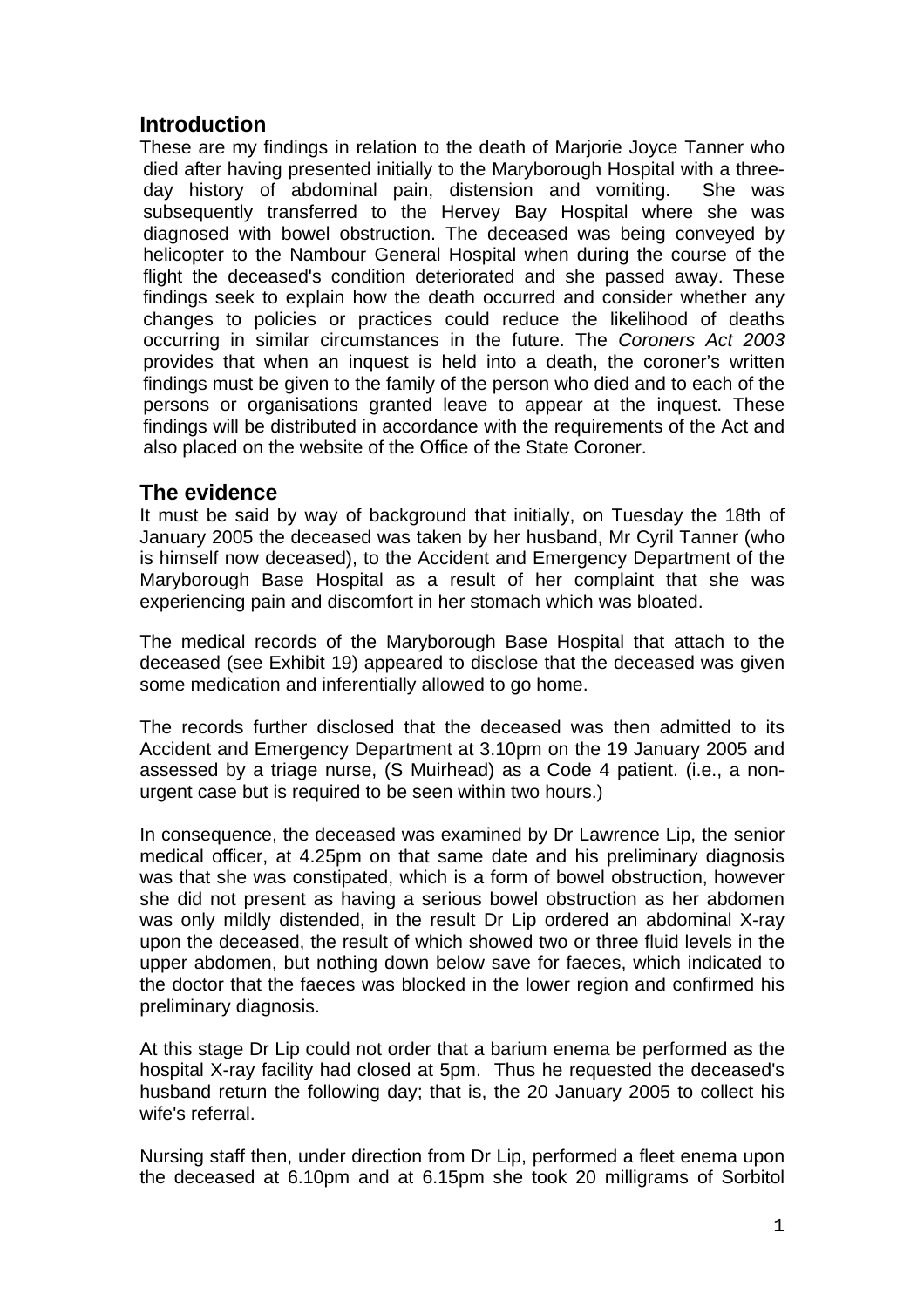orally. She was then kept under observation by Dr Lip for approximately one hour and after further examining her and in the exercise of his clinical judgment, the deceased was again allowed to go home as she was no longer displaying signs of pain and was not vomiting and her abdomen was not distended.

The deceased's husband returned as requested by Dr Lip to the hospital at 10.55am on the 20 January 2005. However, Dr Lip was unable to issue an urgent referral as he was informed by the consultant radiologist attached to the Southern Cross X-ray Clinic, Maryborough that the clinic was fully booked for the two week period. Thus, Dr Lip made a decision to order, and consequently made arrangements with the clinic at Maryborough as there was no radiologist stationed at Hervey Bay Hospital, for an urgent CAT scan of the deceased's abdomen which, allowing for patient preparatory time of approximately 24 hours, could not be scheduled until 11am on the 21 January 2005.

At 3.20pm on the 20 January 2005 the deceased's husband telephoned Dr Lip and informed him that because of his wife's condition and his own medical condition, that he was unable to cope with his wife's situation. Consequently, the deceased's husband returned the deceased to the Accident and Emergency Department of the hospital where she was very shortly thereafter examined by Dr Lip, and at this time the deceased was not distressed, she was not vomiting or showing signs of significant distress or any other symptoms that would indicate she was seriously ill.

Dr Lip ordered a further abdominal X-ray as is the standard practice for patients who have previously undergone an enema as well as blood tests, the X-ray results of which on this occasion showed multiple fluid levels on both the top and bottom, indicating to him that the enema had been unsuccessful in alleviating the obstruction.

The deceased was again seen by Dr Lip at just after 4pm and thereafter she was admitted to General Ward 2 between 4.30pm and 4.45pm and at this time she appeared to Clinical Nurse Pollock to be relatively settled. However, at approximately 5pm the deceased's condition deteriorated. That is, she became pale, cold, clammy and sweaty and somewhat distressed, hence, the deceased was in receipt of constant nursing care, including regular observations of her condition. Also Nurse Pollock attempted to contact three doctors, namely, Dr Abdul-Razak, Dr Zhou, and Dr Johnson to attend upon the deceased in the ward. However, Nurse Pollock found that she could not raise Abdul-Razak by page. And in relation to Dr Zhou he was contacted by her at 5.15pm but as he was rostered on duty at the Hervey Bay Hospital as from 5.30pm, he was unable to attend personally, but he did telephone and order the deceased be administered Maxolon. In the case of Dr Johnson, it was Nurse Pollock's recall that she contacted him on at least two occasions, whilst it was Dr Johnson's recall that he was contacted on no more than three occasions whereby Nurse Pollock informed him that the deceased's condition was deteriorating. However, he was prevented from attending as he was in the process of treating other patients in the emergency department who, in his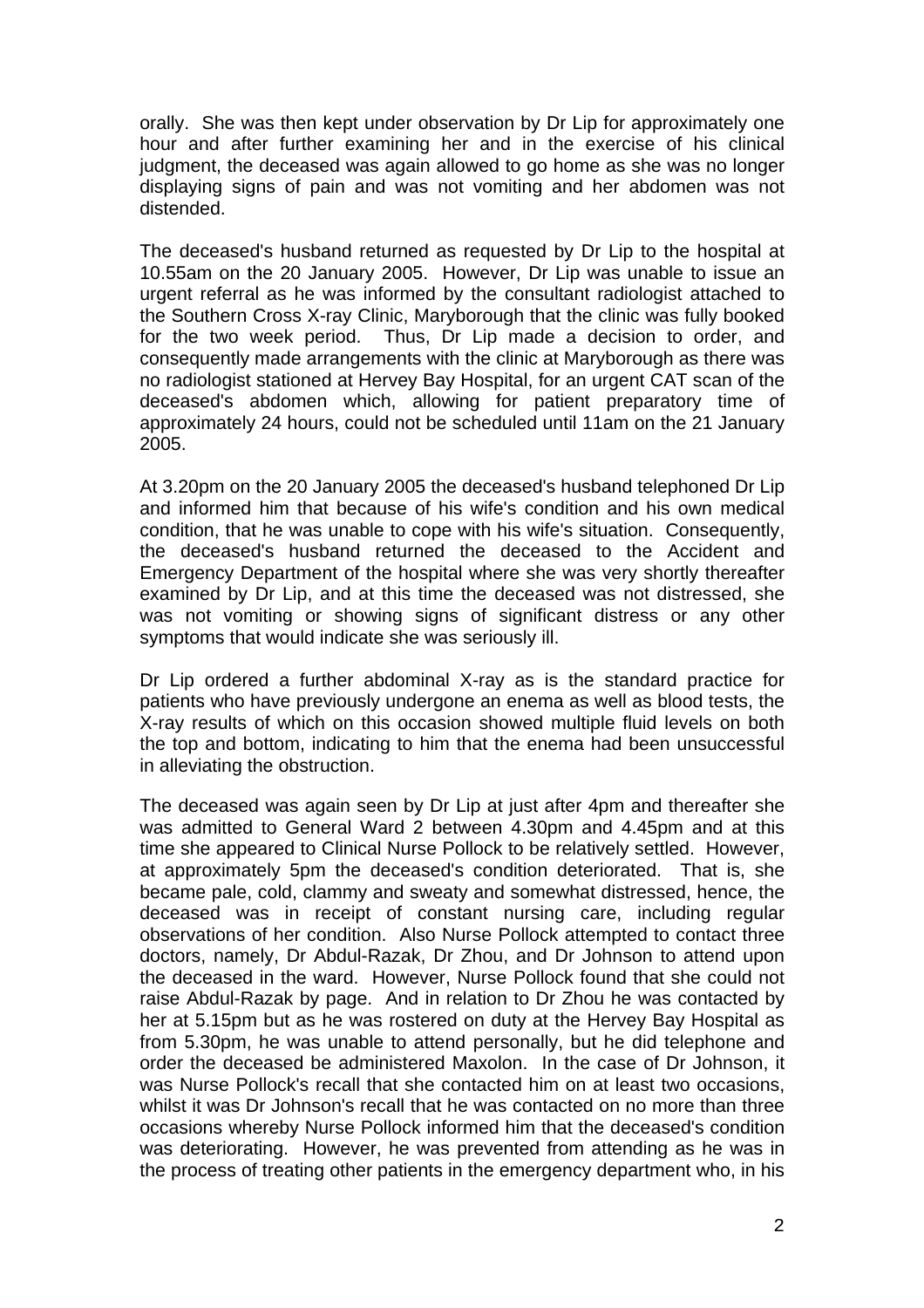clinical opinion, were more urgent cases.

It should be said at this stage that the deceased was admitted to General Ward 2 for the purpose of being further assessed for a bowel condition by Dr Abdul-Razak, who was the rostered surgical principal house officer at Maryborough until 5pm on 20 January 2005. However, about that time, Dr Abdul-Razak was called to the Hervey Bay Hospital to attend to an urgent admission in his capacity also as the on-call surgical principal house officer from 5pm onwards.

At approximately 6pm on 20 January 2005 Dr Johnson, who was a resident medical officer attached to the same department as Dr Lip, was called to General Ward 2 to review the deceased's condition and, in that regard, it was Dr Johnson's recall that he was the only doctor rostered on duty at the hospital at 5pm that day. However, Dr Johnson was of the view that the lack of medical resources on the day in question would not have significantly altered the clinical outcome in relation to the deceased.

Dr Johnson also formed the opinion upon review that the deceased was likely to be suffering from a bowel obstruction due to the fact that her bowels had not opened for three days. She was experiencing some intermittent vomiting, and her blood tests showed a raised white cell count indicating an infection, with a degree of secondary ileus or sepsis.

Dr Johnson therefore increased her rate of intravenous fluids to ensure that her extremities were adequately profused, and that she was not intravascularly dry and did not lapse into septic shock and he also ordered that she be administered antibiotics in the form of Ampicillin, Gentamicin and Metronidazole.

Further, Dr Johnson contacted Dr Abdul-Razak at the Hervey Bay Hospital to discuss the possibility of surgery for the deceased. However, for that decision to be made, it was necessary for the deceased to be transferred to the Hervey Bay Hospital to enable Dr Abdul-Razak to examine her.

It was also Dr Johnson's opinion that the deceased in all probability was too unwell to remain at the Maryborough Base Hospital. He therefore made the decision that she should be transferred to the Hervey Bay Hospital by ambulance with the expectation that the process involved in arranging for an ambulance to attend would take between one to two hours which, in his view, would not be unreasonable given the deceased's condition was emergent, but not completely urgent and, that after 6.30pm her condition in general improved slightly, albeit, the deceased was still acutely unwell, but her hypertension had started to resolve somewhat, as had the tachycardia.

In the result, the deceased was transported by ambulance from the Maryborough Hospital departing approximately 8pm on the 20 January 2005, and arriving at the Hervey Bay Hospital Emergency Department at approximately 8.30pm on that same day, whereupon the deceased was admitted with an inserted IV line, and indwelling catheter, to that department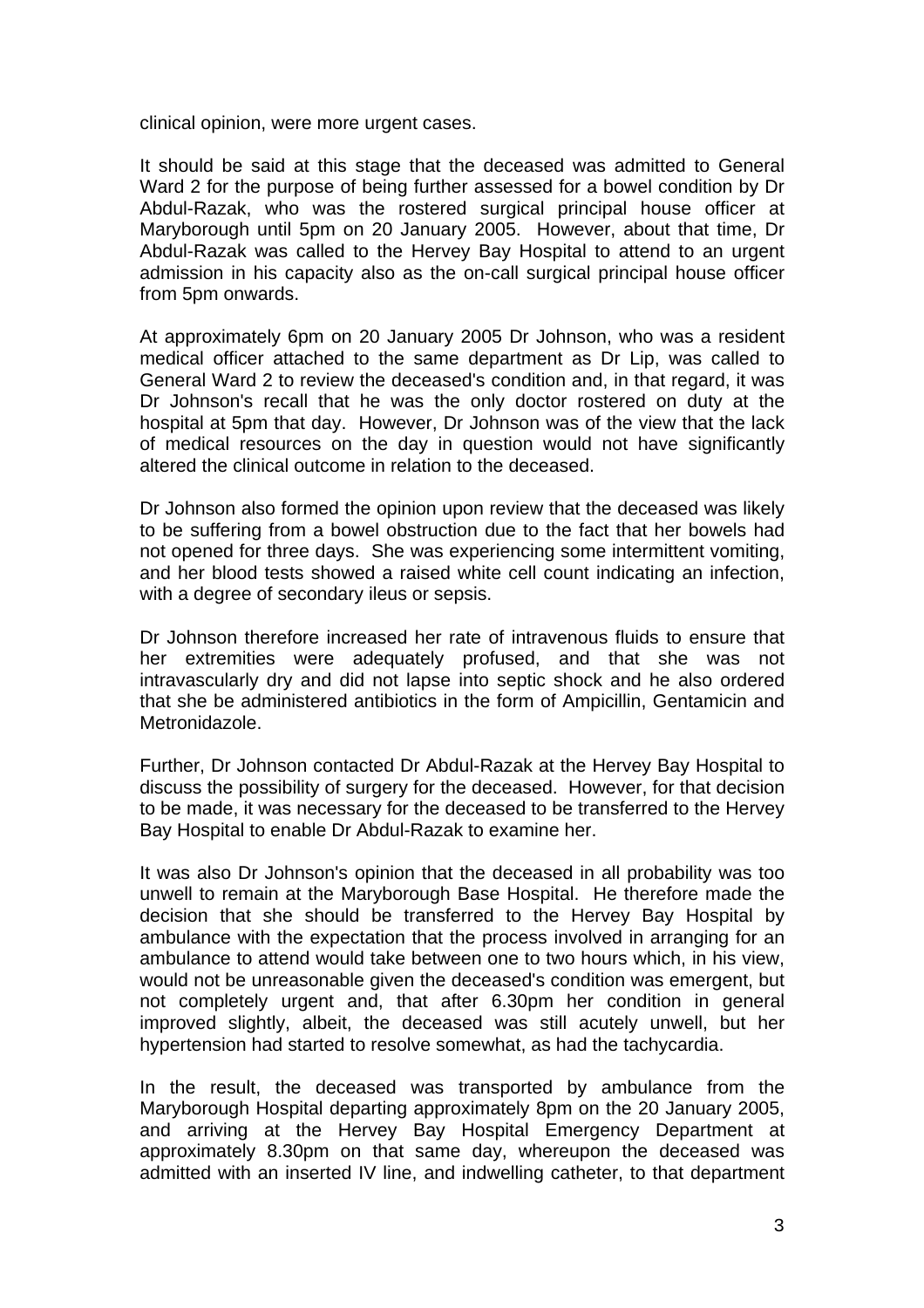by Registered Nurse Webster who, it must be said, had only been employed in that particular department for approximately one to three months, but was untrained in that field, albeit that she was under some form of triage nurse supervision. It also should be said that Nurse Webster was required to perform the role of admittance nurse, as the rostered triage nurse was busily attending to other patients.

In any event, upon admission the deceased was observed by Nurse Webster to be agitated during the course of her shift which concluded at 12.30pm the following day. The deceased was in receipt of constant nursing care by herself as the primary nurse carer, and other nursing staff, and that care included close observation of her condition, whereby the deceased continued to be agitated and at times she was verbally confused, which was attributed to her Alzheimer's.

However, her physical wellbeing was otherwise not of concern as she was not tachycardiac; her blood pressure and her pulse were within acceptable limits and, further, there became the requirement for re-insertion of the IV line and nasogastric tubing as a result of the deceased's removal on two occasions, and the subsequent bandaging in the form of mittens of each of the deceased's hands to prevent further removal and, the re-clothing of the deceased after she had removed her hospital gown on a number of occasions.

The deceased was then examined some 10 to 15 minutes later by Dr Abdul-Razak, and he also diagnosed her condition as one of bowel obstruction, but not peritonitis, which would have required immediate surgery.

Dr Abdul-Razak then instituted the standard treatment regime for such a condition which included the insertion of a nasogastric tube to decompress the bowel and drain secretions and she was given oxygen. He also ordered an arterial blood gas analysis whereupon some 30 to 45 minutes later he contacted the on-call surgical consultant, Dr May, as was procedurally required, as Dr Abdul-Razak had to be surgically supervised at that time as part of his registration under the area of need scheme with the Medical Board of Queensland.

Dr May confirmed that not only would he be present, but that he would commence the requisite surgery, that is a laparotomy, upon the deceased.

Thereafter, Dr Abdul-Razak contacted the on-call consultant anaesthetist, Dr Adel Tanious, in the result Dr Tanious attended at the Emergency Department and viewed the arterial blood gas results and, at this time, Dr Abdul-Razak was informed by Dr Tanious that because of the ABG results, which indicated the deceased had a high lactate level, that it was his opinion that if surgery proceeded there was a high risk that the deceased's condition may deteriorate to the point that she would need a ventilated bed post-operatively if she was unable to maintain her own airway. But, in any event, such a bed was not available and Dr Tanious had been informed by the relevant nurse manager, Ms West, that there was not, in particular, any nursing staff that could be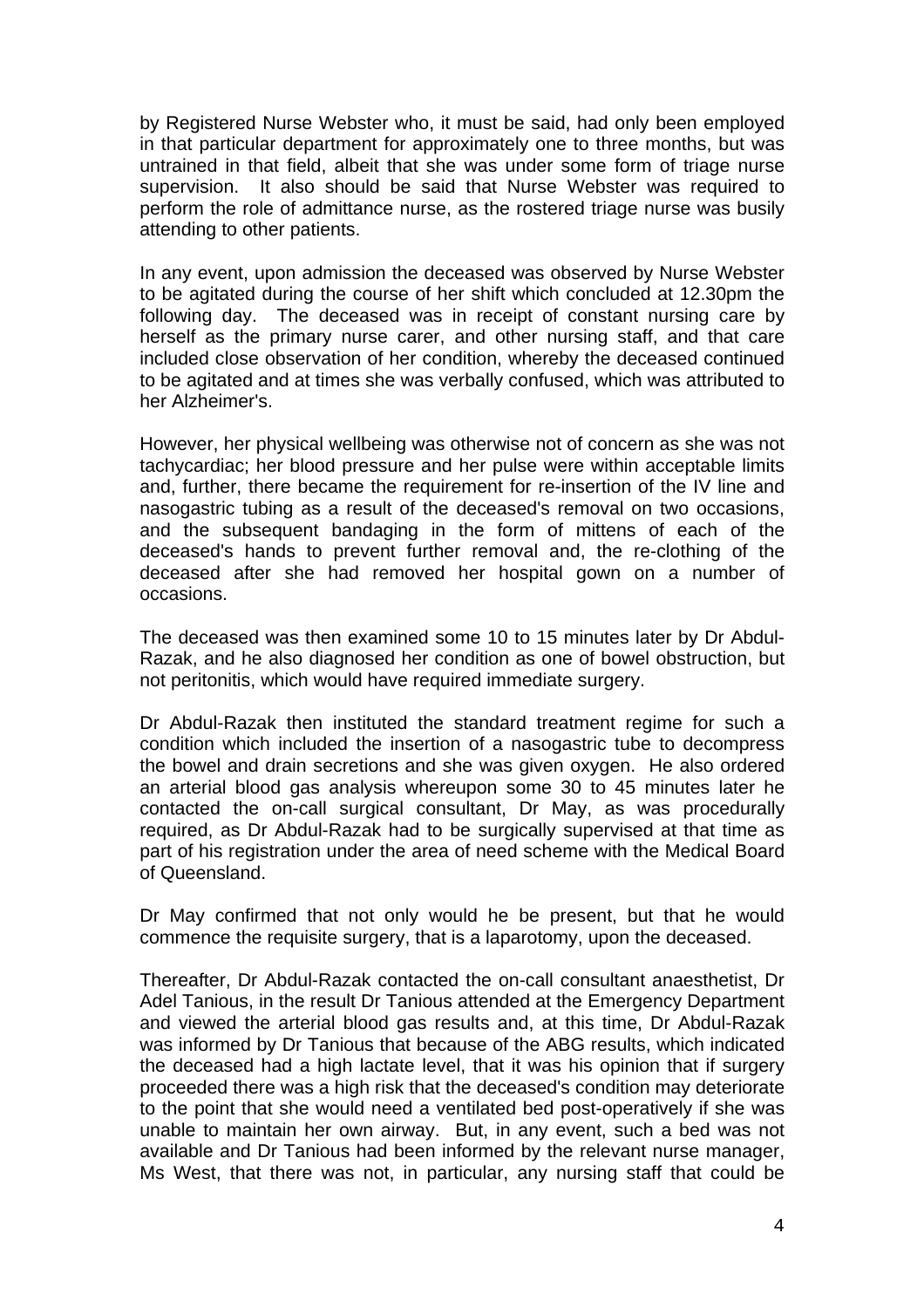utilised to provide the one-to-one patient care that would have been necessary for the deceased, as the one ventilated bed generally in use at the Hervey Bay Hospital intensive care unit was already occupied by another patient.

Armed with the opinion of Dr Tanious who would have had the responsibility of ensuring the integrity of the deceased's airway if surgery had to proceed and, the opinion of the consultant that surgery should not proceed without a ventilated bed, and his own knowledge that without the availability of a ventilated bed at Hervey Bay Hospital, the deceased could not have been operated on, save in the very emergent situation of her condition presenting as one as peritonitis, which was not the case here. Dr Abdul-Razak then made, in accordance with usual practise, the clinical decision based on the fact that after surgery, tertiary institutions do not accept patients who are unstable and without ventilation, that the deceased should be transferred to a hospital that had a ventilated bed available which represented the deceased's best changes of survival.

At approximately 9.45pm Dr Abdul-Razak commenced the cumbersome and time consuming task of trying to find a ventilated bed for the deceased and in that regard he contacted firstly the Royal Brisbane Hospital, being the receiving hospital for his area, where he spoke in turn with the surgical registrar, the registrar of the Intensive Care Unit and then the Nurse Manager, without success.

Secondly, the Princess Alexandra Hospital, where he spoke to the surgical registrar and the registrar of the Intensive Care Unit. However, he did not speak to the nurse bed manager as he was aware by that stage that there was no relevant bed available.

Thirdly, the Nambour General Hospital where, finally, at approximately 10.58pm he was able to secure an admittance to a ventilated bed for the deceased at that hospital.

Dr Abdul-Razak was also of the opinion that even if the deceased had been operated on, given the findings made by the pathologist in his autopsy report, then any major abdominal surgery performed on the deceased would have also placed her at significant risk of having a heart attack on the operating table.

During the course of the approximately three hours the deceased remained at the hospital, Dr Abdul-Razak attended upon the deceased at least five or six times, and it was his observation that she received very close nursing attention, albeit that the deceased's medical records, at face value, do not accurately reflect the amount of attention given to the deceased by himself and the nursing staff.

In the interim, a small Queensland Ambulance Service long range helicopter had been despatched from its base at Maroochydore. It would appear at approximately 12.24pm, after it must be said, some initial delay which was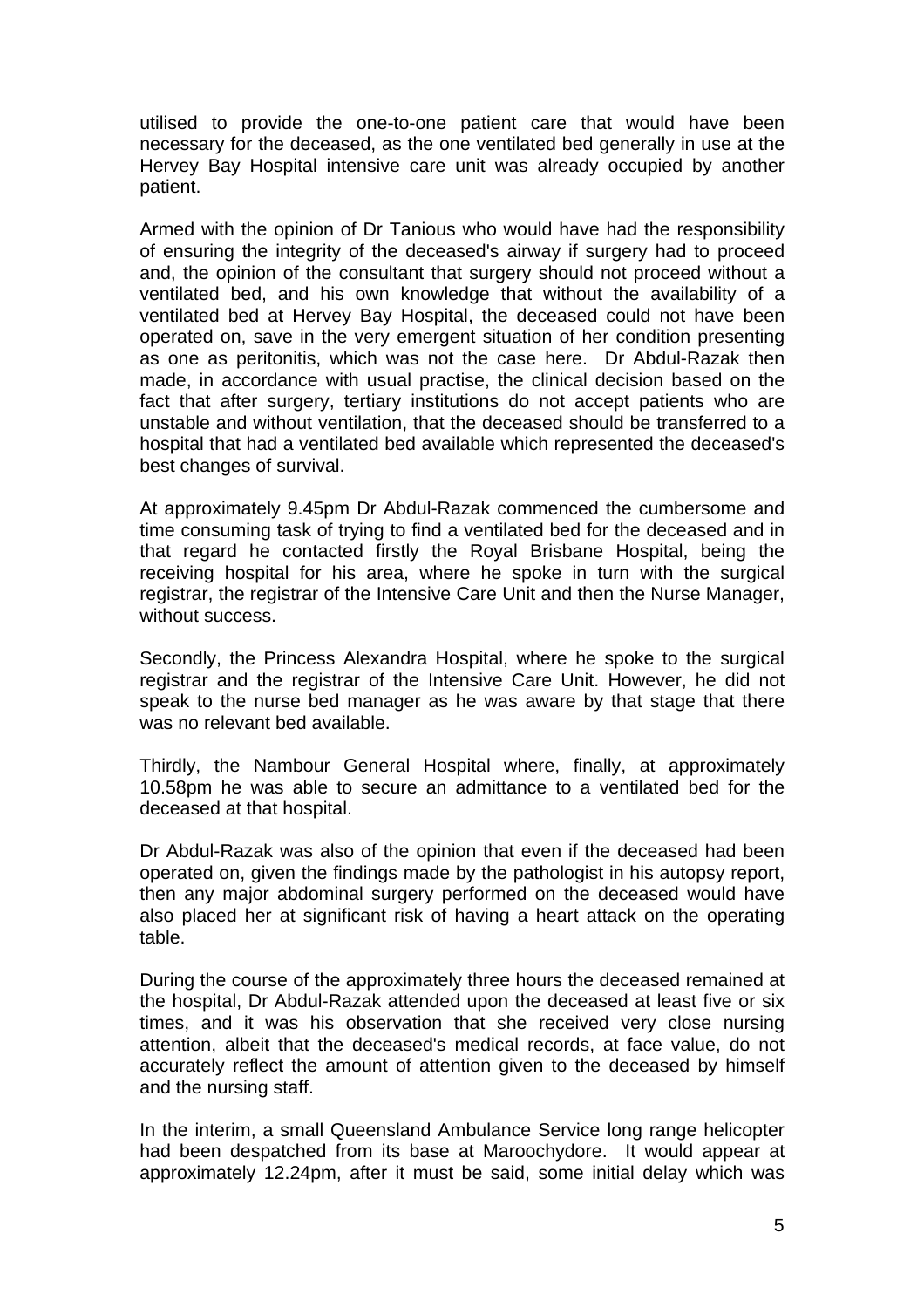caused by the malfunctioning of the relevant pilot/crew paging system, and without the Maroochydore communication centre having been informed by QEMS Brisbane of the deceased's actual medical condition. And further, the questioning of the pilot by the Intensive Care Paramedic Sweedman who was assigned to the flight, as to why this particular aircraft was being taken rather than the larger one which was also available for use at the relevant time. And in that regard, it was Paramedic Sweedman's opinion that the smaller aircraft was not suitable for inter-hospital transfer as there was insufficient room to treat a patient, especially if the need for resuscitation arose.

In any event Intensive Care Paramedic Sweedman subsequently arrived at the Hervey Bay Hospital at 1.50am on the 21 January 2005 and at 1.55am the deceased was examined by him and found to be an elderly patient who was pale and clammy with a fast heart rate of 120 which, in his opinion, was abnormal. However as there were no guidelines in place at the relevant time to deal with the deceased's situation, it fell for a "judgment call" by him that the transfer should proceed at 2.30pm, based upon the fact that he was aware that the relevant hospital did not have a ventilated bed, and that the deceased had a Glasgow coma score of 15, indicating that she was conscious, alert and responding, and she was orientated, able to obey verbal commands, although agitated and she did not require pain relief and, in the event of vomit occurring during flight which, in his opinion, presented as an increased risk due to the altitude of the aircraft was required to fly at, then it was planned that she be suctioned, seated upright, attempted to be rolled on her side, which he was aware would be difficult given the aircraft in question, incubating and taking care of her airway.

During the flight and at approximately 2.50pm the deceased became agitated again and started pulling on her nasogastric tube in the result that the deceased vomited profusely, hence attempts were made to clear her airway by rolling her onto her side, but this proved unsuccessful because of the small confines of the aircraft.

Further suction was utilised and the container filled with vomitus. IPPV was then initiated and an OP airway was placed in the deceased's mouth.

The deceased then became bradycardic and no cardio pulse was able to be palpated, therefore adrenalin was administered and a fluid bolus given, however limited resuscitation proved ineffectual and treatment ceased at 3.15am.

The deceased was subsequently conveyed to the Nambour General Hospital where she was pronounced life extinct at 3.30am on the 21 January 2005 by Dr I Ignatovich.

As a direct result of the deceased's demise, a clinical audit was undertaken in February 2005 by the then Chief Health Officer Dr Gerry Fitzgerald and a Mrs Susan Jenkins, the manager of the Clinical Quality Unit who was attached to the office of the Chief Health Officer. The purpose of the audit was to measure the quality and safety that related to the transfer of the deceased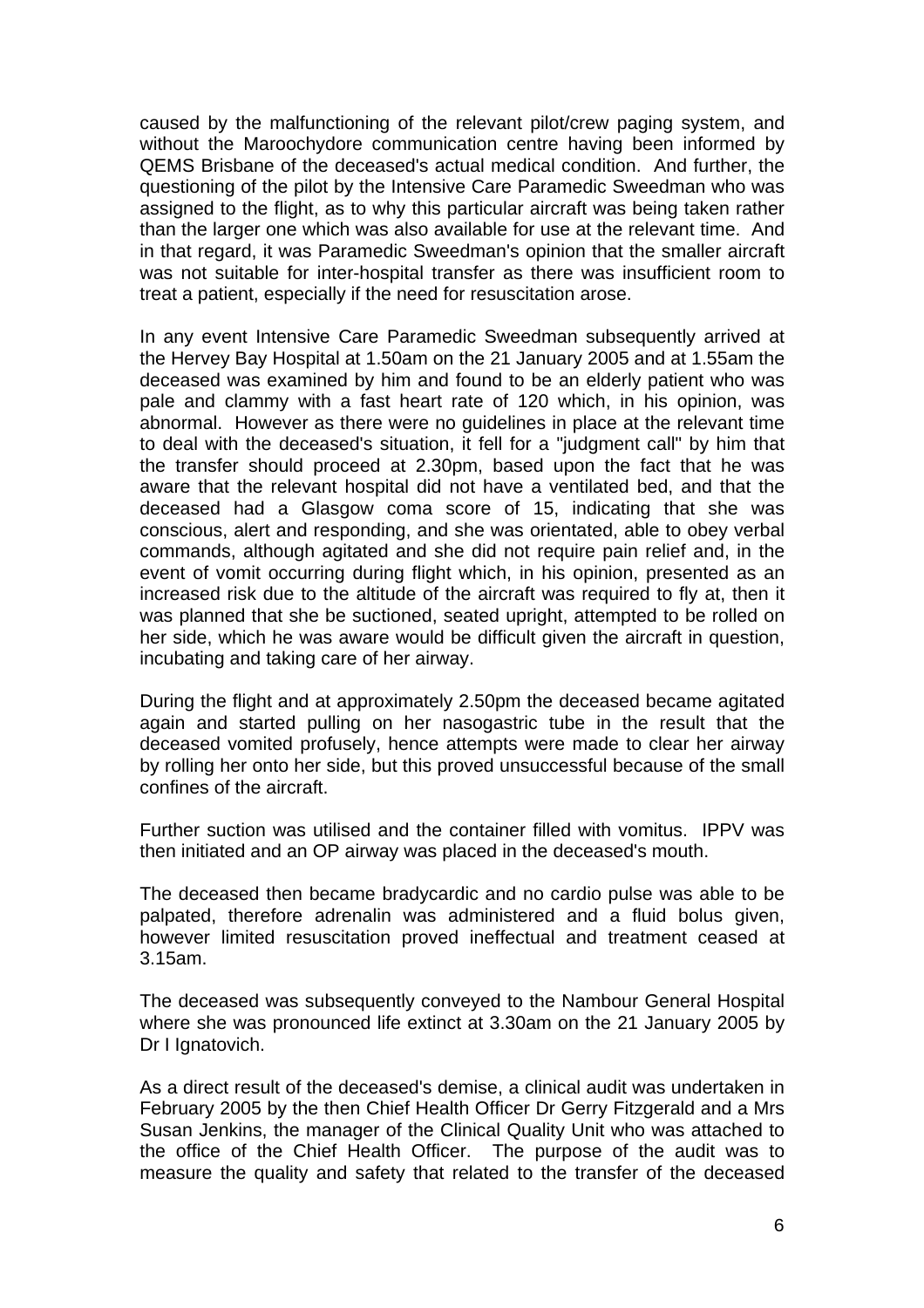from the Hervey Bay Hospital to the Nambour Hospital and identify areas of improvement (see Exhibit 20).

Subsequently both staff at the Maryborough and Hervey Bay Hospitals raised concerns at a meeting on the 8 July 2005 that inaccuracies were included in the clinical audit previously referred to, hence the production by Miss V Elves, (Integrated Risk Manager and Miss J Haffejee, Clinical Liaison Nurse, both of the Fraser Coast Health Service District) in August 2005 of a confidential audit report amendments (see Exhibit 21).

On the 22 December 2006 Miss Kerry Winsor was appointed to the position of District Manager for the Fraser Coast Health Service and thereafter in collaboration with Drs Waters and Hanelt, a master action plan (work in progress) was developed identifying responsive action to address the recommendations of Fitzgerald and Jenkins and included measures necessary to address other identified areas of need (see Exhibit 22 in part).

In consequence it would now appear that the Fraser Coast Health Service (that is the Maryborough and Hervey Bay Hospitals) has a surgeon establishment of three full-time surgeons, a deemed specialist, one Emergency Medical Officer and a yet to be made appointment of a second emergency medical officer, where as in January 2005 there was a compliment of two full-time surgeons and a Senior Medical Officer, and in the area of principal health officers there has been an increase from two to three, as well as junior staff being of one to two, and further in the area of anaesthetics, the service now has five anaesthetists and a deemed specialist as opposed to three anaesthetists and a senior medical officer.

The increase in the establishment of the principal health officer should now mean that if a doctor such as Abdul-Razak was placed in the position that he found himself in January 2005, then with the consent of the Director of Surgery, he would have been able to remain at the Maryborough Hospital to treat a patient such as the deceased.

In relation to the provision of radiology services which appears still to be in the hands of the private provider Southern X-ray, Miss Winsor has advised that for non-urgent barium enema tests, the time frame remains up to two weeks. However if the test is an urgent one and, provided the relevant medical officer contacts the radiologist, the time frame could be reduced to two days.

The intensive care unit at Hervey Bay now has the nursing capacity to ventilate two patients comfortably. However, there would be a struggle to maintain a third, albeit that the nursing compliment has been increased by one full-time nurse.

There also has been an increased focus on improving the orientation and education in the area of documentation, including the emergency department of both hospitals.

In relation to the issue of time delay in transporting patients from Maryborough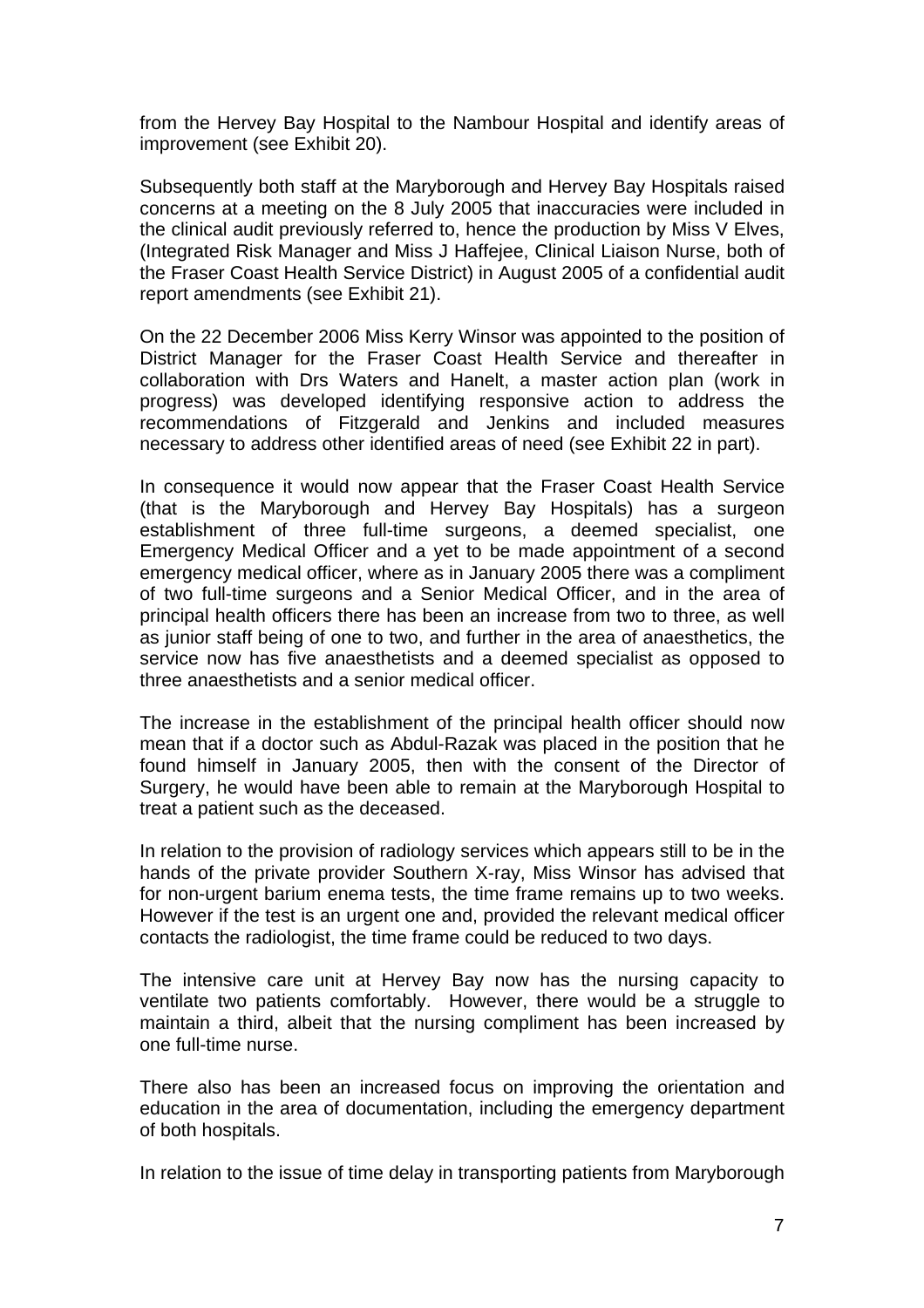to Hervey Bay via the Queensland Ambulance Service, it was Miss Winsor's understanding that the Queensland Ambulance Service has increased their staff by three, thereby allowing for acutely ill patients to be transported more quickly to Hervey Bay, and there has also been the establishment of a designated transfer and observation area at the Hervey Bay Hospital that has an accommodation capacity of four patients, which effectively reduced the patient transfer handover to once only; that is the patient is received in the emergency department or transfer lounge area and thence handed over directly to the ward staff.

It was also Ms Winsor's understanding that there had been no change in the process that is required to take place when transferring a non-critical patient out of the district to a higher level facility.

Ms Winsor has also detailed in evidence that a number of initiatives have been implemented to approve the delivery of emergency services in both the Maryborough and Hervey Bay Hospitals, so that a safe and effective service is provided to the public, notwithstanding that at the relevant time medical and nursing staff levels were insufficient, given that there was also the medical supervision requirement to be met and the ongoing difficulties of attracting suitably qualified intensive care nurses, which was a global problem.

These initiatives include the provision of 17 additional rostered general practitioners to maintain 24-hour emergency services; joint training program with nursing and Queensland Ambulance Service staff; appointment of residential paramedics to improve response transportation times; training of up to 15 to 25 nursing staff to rural and remote isolated practice endorsement to enable approved medication to be administered and the allocation of extra clinical nurse hours.

It should also be said at this stage that at my own initiative, but with the assistance of the office of the State Coroner, I called for a review of the circumstances surrounding Mrs Tanner's death to be conducted, and this was done via hospital clinical notes by Dr David Thiele (Senior), Dr Chris Joyce and Mr Sean Birgan, and I wish to place on record my appreciation for the time and effort taken by the learned authors in the provision of their review report signed off by Dr Thiele and dated the 4 July 2006 (see Exhibit 24).

## **Findings required by s45**

**Identity of the deceased** – The identity of the deceased person is Marjorie Joyce Tanner.

**How he died** – The deceased person died after having presented initially to the Maryborough Hospital with a three-day history of abdominal pain, distension and vomiting. She was subsequently transferred to the Hervey Bay Hospital where she was diagnosed with bowel obstruction in the result the deceased was being conveyed by helicopter to the Nambour General Hospital. However, during the course of the flight the deceased's condition deteriorated and she passed away.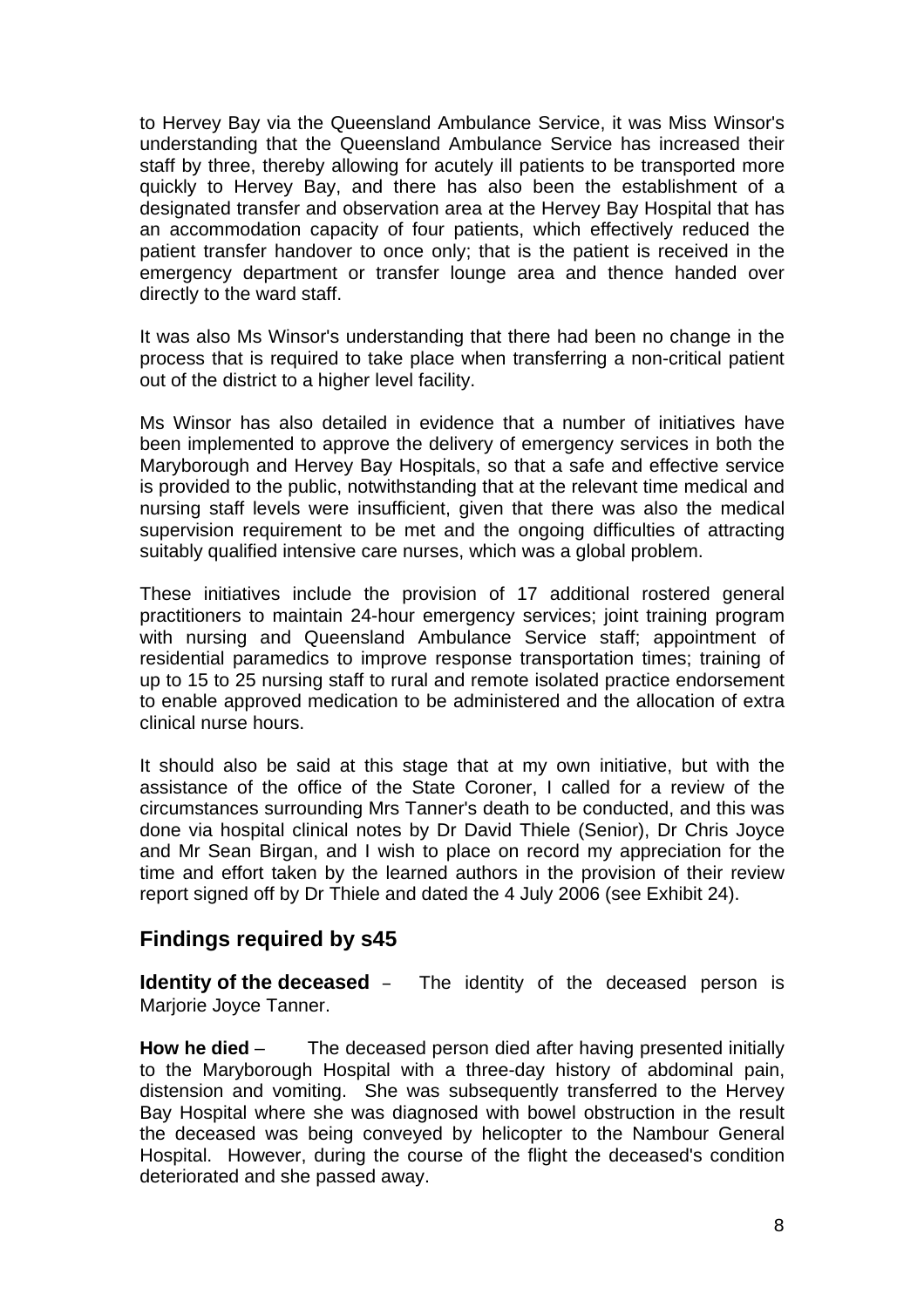**Place of death** – The deceased person died in the Energex Rescue helicopter en route from Hervey Bay Hospital to the Nambour General Hospital.

**Date of death**– The deceased died at approximately 3.15am on Friday 21 January 2005.

**Cause of death** – The cause of death was (as certified by Dr N Milne, forensic pathologist)

- 1. (a) coronary atherosclerosis; and,
- 2. Ischaemic small bowel, Alzheimer's Disease

#### **Comments and recommendations**

Having said that, I now turn to make comment pursuant to section 46(1)(a) and (c) of the said Act which relevantly provides that a coroner may, whenever appropriate, comment on anything connected with a death investigated at an inquest that relates to public health or safety or ways to prevent death from happening in similar circumstances in the future.

Be that as it may and now returning to the comments that I wish to make in relation to section 46(1)(a) and (c) of the said Act.

It must be said that at the inquest there were a number of systemic issues that were canvassed that organisationally and otherwise could have been handled better. I will not address them here as I have already alluded to them during the course of my findings. However, it must be said that with the benefit of hindsight that if an appropriately staffed ventilated bed could have been found for the deceased at the Hervey Bay Hospital then this tragic death may have been avoided, and I emphasise the word "may", having regard to Dr Abdul-Razak's caveat that even if abdominal surgery had been performed there still remained a significant risk of the deceased having a heart attack on the operating table, thus the clinical judgement called for and acted on in this instance was a reasonable one in all the circumstances.

It is regrettable that Mrs Tanner's death had to be the catalyst for the changes that have now and will continue to be implemented to ensure that a safe and effective health service is provided to members of the public that access the Maryborough and Hervey Bay Hospitals, and perhaps some of those changes may also have state-wide application. But in any event, I will endorse those changes that have been outlined in evidence given by the relevant witnesses called at this inquest, and I would also endorse the learned comments of the review committee that the clinical needs of patients, especially in the acute area, would best be served by the establishment of one hospital that has an appropriate level of medical and nursing staff and, I would add, so as to meet the flexibility of the population demands.

Further, I would recommend that appropriate procedures/protocols be put in place conjointly if that has not already been done by the appropriate agencies